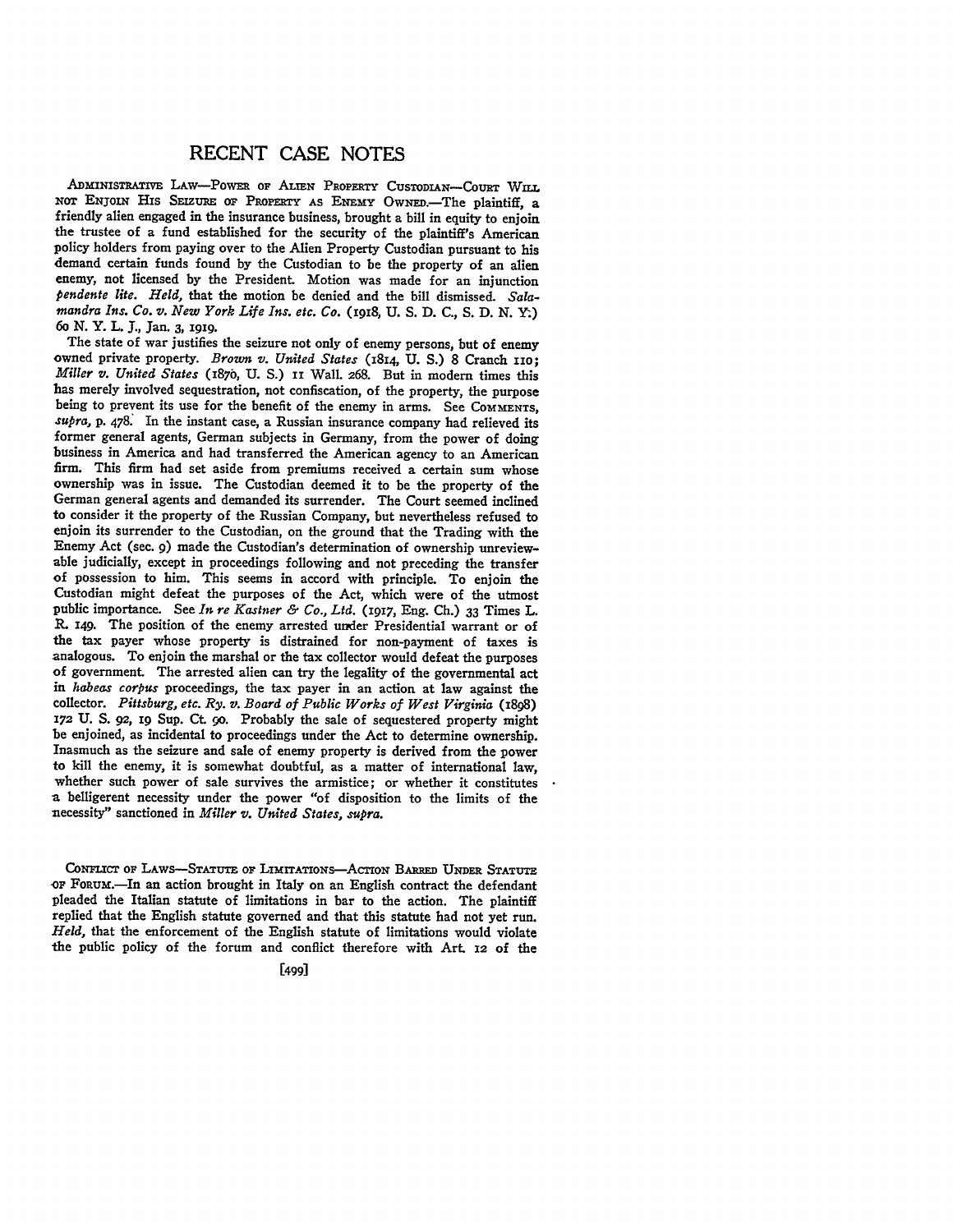Preliminary Provisions of the Italian Civil Code. *Sala v. Model (i916,* App. Milan) 2 *Rivista di Diritto Commerciale,* i916, 896.

See **COMMENTS,** p. 492.

CONSTITUTIONAL LAW-ADMIRALTY-STATE STATUTE OF FRAUDS NOT APPLICABLE To **MARITIME** CoNRAcr.-In a libel in admiralty in the United States District Court the claimant alleged an oral contract entered into in California with the owner of a vessel, to proceed to Alaska with the vessel and after arrival there to serve one year as master. One of the defenses was that the California Statute of Frauds rendered the alleged contract unenforcible since it was not to be performed within a year. *Held,* that the contract was of a maritime character and not subject to the California statute. *Union Fish Co. v. Erickson* **(i919) 39** Sup. Ct. **112.**

Art. **3,** sec. **2,** of the Federal Constitution extends the judicial power of the United States "to all cases of admiralty and maritime jurisdiction." The effect of this grant upon the powers of the states to determine the legal consequences which shall attach to maritime transactions within their borders is even today in doubt. In some cases the federal district courts, which **by** congressional enactment "have exclusive, original cognizance of all civil cases of admiralty and maritime jurisdiction, **. . .** saving to suitors, in all cases, the right of a common law remedy, where the common law is competent to give it," have applied common law principles unknown to the maritime law in giving relief, and this has been sanctioned **by** the Supreme Court. *Atlantic Transport Co. v. Imbrovek* (913) 234 **U. S. 52,** 34 Sup. Ct. **733** (libel **by** stevedore *in personam* against the master for personal injuries suffered while loading a ship). So also the Supreme Court has recognized that a state statute may lay down the rule for the decision of a maritime case in the federal courts. *Peyroux v. Howard* (1833) **<sup>7</sup>**Pet. **324** (libel *in rem* against vessel allowed where state statute gave lien when none existed according to the general maritime law) **;** *The Lottawanna* (1874) 21 Wall. **558** (lien for repairs on vessel in home port); *The Hamilton (i9o7)* **207 U. S. 398,** 28 Sup. **Ct.** 133 (state statute giving damages for wrongful death). See also *La Bourgogne* (19o8) **210 U. S. 95, 28 Sup.** Ct. *664,* and note in L. **R. A.** 1916A 1157. On the other hand we find cases refusing to apply the state lawcommon or statutory. *Workman v. Mayor of New York* (igoo) *179* **U.** *S.* **552, 21 Sup.** Ct. 212 (refusing to apply rule of the common law of the state where the injury happened, which exempted a municipal corporation from the operation of the principle of *respon4deat superior* in the case of the city fire department) **;** *The Roanoke* **(19o3) i89 U. S.** i85, **23** Sup. Ct **491** (state law cannot create lien for materials used in repairing a foreign ship). The attempt to reconcile these and other more or less siniilar cases led to the unfortunate "five to four" decision *in Southern Pacific Railway Co. v. Jensen* (1917) **244 U. S.** *205,* 37 Sup. Ct. **525,** commented upon in (97) **27** YALE LAw **JourmAL, 255.** The immediate effect of that decision was to prevent the application to maritime injuries of state laws providing for workmen's compensation, even in the state courts. Congress has attempted to remedy this **by** a recent statute. See *Cimmino v. John T. Clark & Son* (i918, **App.** Div.) **172 N.** Y. Supp. **478,** discussed in (1918) 28 YAIm **LAw JOURNAL, 281.** The general principle laid down in the opinion of the majority in the *Jensen* case-to the effect that state legislation is invalid "if it works material prejudice to the characteristic features of the general maritime law or interferes with the proper harmony or uniformity of that law in its international or interstate relations"-was cited in the present case in support of the conclusion reached. It is indeed difficult to reconcile all the decisions with this general principle, and it is still true, as Mr. Justice McReynolds remarked in the *Jensen*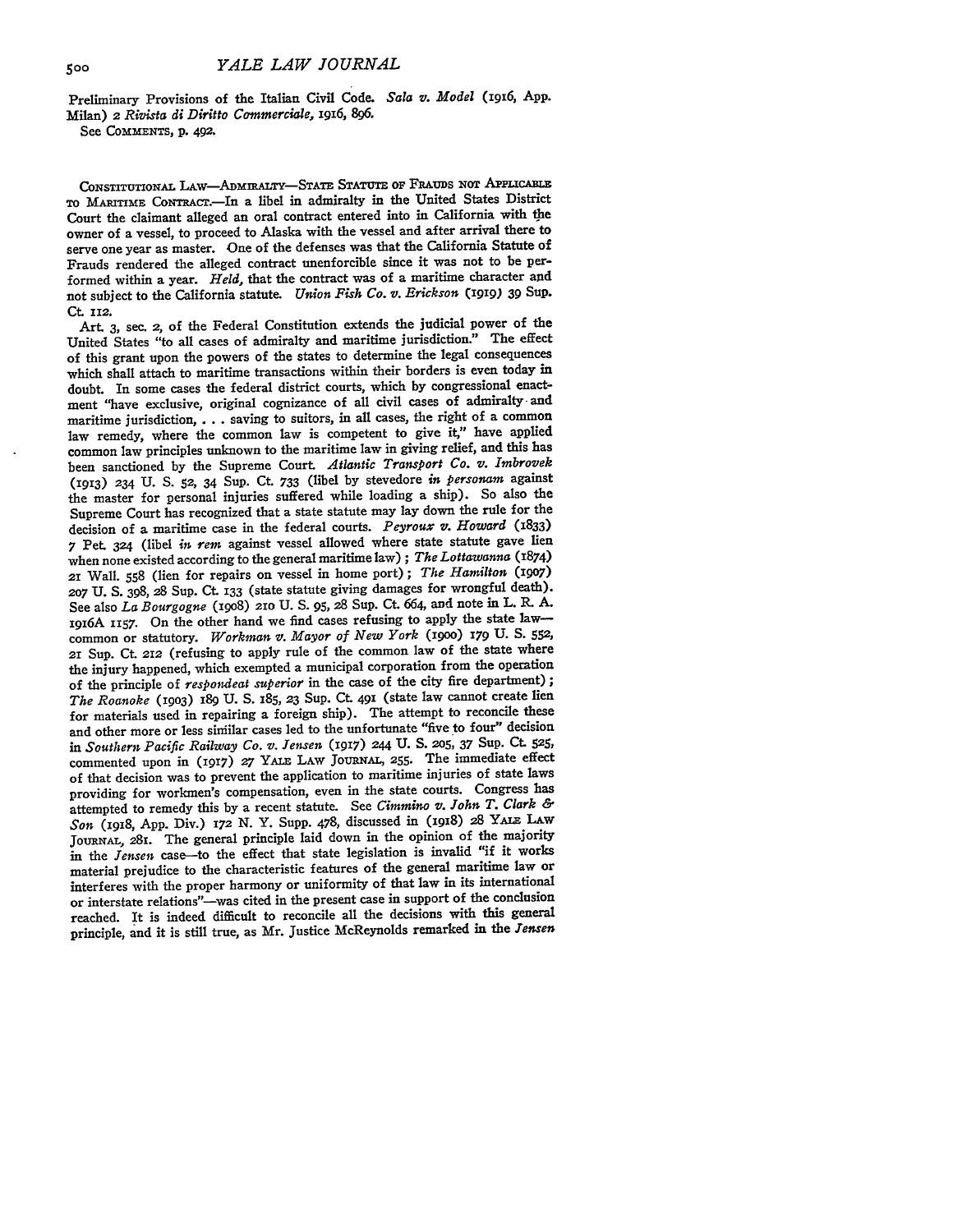case, that it is "difficult, if not impossible, to define with exactness just how far the general maritime law may be changed, modified, or affected **by** state legislation." Additional legislation **by** Congress upon the subject would seem to be desirable

CoNsTrrTIoNAL LAw-RuATioN **OF INTERSTATE** COMMERcE-VALIDITY **OF** THE "REED AMENDMENT."-The so-called "Reed Amendment" provides as follows: *".* .. Whoever shall order, purchase, or cause intoxicating liquors to be transported in interstate commerce, except for scientific, sacramental, medicinal, and mechanical purposes, into any State or Territory the laws of which State or Territory prohibit the manufacture or sale therein of intoxicating liquors for beverage purposes," shall be punished as aforesaid: *Provided,* That nothing herein shall authorize the shipment of liquor into any State contrary to the laws of such State **. .** ." The defendant carried for his own personal use a quart of intoxicating liquor from Kentucky into West Virginia, a state in which the manufacture and sale of intoxicating liquors for beverage purposes was then prohibited. *Held,* that the act of the defendant was a violation of the Amendment and that the latter was a valid regulation of interstate commerce. McReynolds and Clarke, *JJ., dissenting. The United States v. Hill* (1919) **39** Sup. Ct **143.**

The district court had sustained a demurrer to the indictment chiefly on the ground that the statute did not cover transportation for purely personal use. The Supreme Court rejected this contention and also held that the prohibition of the statute was within the power of Congress to regulate interstate commerce. In the light of previous decisions it is difficult to see how a different conclusion could have been reached by the court. In the absence of congressional regulation, states cannot constitutionally exclude articles coming from other states if they are generally recognized as legitimate subjects of commerce. This is put on the ground that such a matter requires national regulation and that the inaction of Congress means that interstate commerce in such articles is to remain open. *Leisy v. Hardin* (i8go) 135 U. S. ioo, io Sup. Ct. 681. Congress, however, has the power to determine that a given matter does not require national regulation and so may permit the state laws to operate, *In re Rahrer* (1891) **140** U. S. 545, **1I** Sup. Ct **865** (holding the "Wilson Act" valid). It can also entirely forbid interstate transportation of such articles as intoxicating liquors, lottery tickets, etc., even though state laws permit their manufacture and sale. *Lottery Case* (19o3) **188** U. **S. 321, 23** Sup. Ct 321 (lottery tickets) ; *Hoke v. United States* **(1913)** *227* **U. S. 308,** 33 Sup. Ct **281** (white slave law); *United States v. Popper* (1899) *98* Fed. **423** (articles intended for the prevention of conception). *Cf.* also *The Abby Dodge* (1912) *223* U. S. 166, **32** Sup. Ct **310** (excluding from importation deep sea sponges taken **by** divers-a conservation measure). Moreover, the operation in a particular state of the federal prohibition of interstate commerce in a given article can be made conditional upon the existence of a state law making the bringing of the article into the state in question a criminal offense. *Clark Distilling Co. v. Western Maryland R. Co.* **(1916)** *242* U. **S. 311,** 37 Sup. Ct. 18o (sustaining the "Webb Kenyon" Law), commented on in (1917) *26* YALE LAw **JoURNAL,** 399. The principal case goes one step farther, holding that the operation in a particular state of the federal prohibition of interstate commerce in a given article can be made conditional upon the existence in that state of a state law which while it prohibits the manufacture or sale of the article, does not forbid its importation from other states. The dissenting justices argued that all that the earlier cases had held was that Congress could permit the state laws to operate, not that Congress could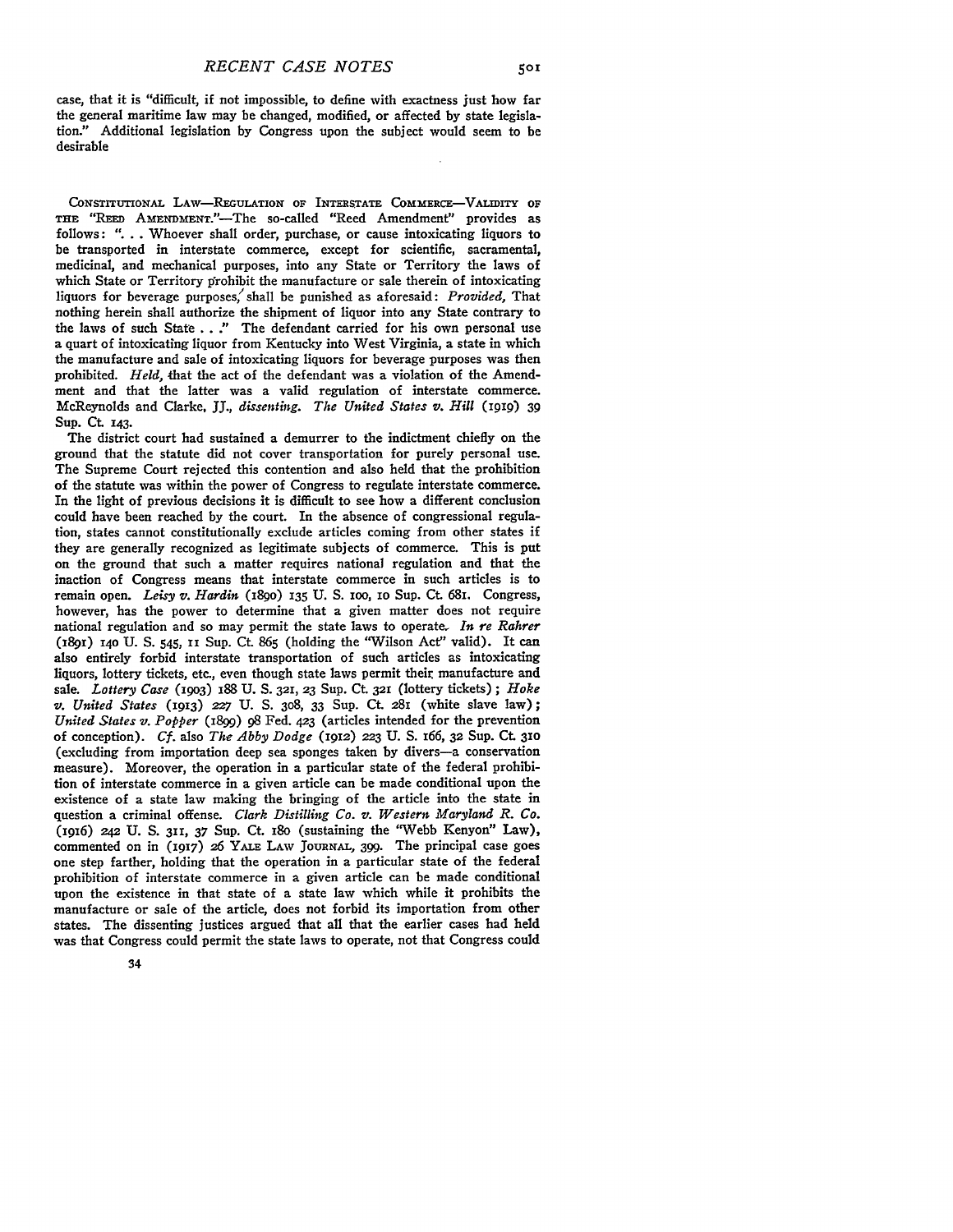itself conditionally prohibit This was true of the decision under the Wilson *Act-Leisy v. Hardin--but* the opinion in the *Clark Distilling Co.* case made it very clear that the Webb Kenyon law was sustained on the ground stated above. The nearest analogy is probably that of local option laws, where the state law goes into operation or ceases to operate within a particular portion of the state according to the number of votes cast for or against the proposition involved. Such laws **art** generally held valid. The cases and arguments of both sides of that question are fully collected in the two cases which follow. *State ex rel. Witter v. Forkner* (1895) 94 Iowa, I, **62 N.** W. **772;** *Fouts v. Hood River (1905)* 46 Ore. 492, 81 Pac. **370.**

CONTRACTS-ILLEGALITY-COMBINATION TO OBTAIN CONTRACT FROM GOVERN-MENT.-The plaintiffs and the defendant, contractors, agreed to join efforts to obtain for the defendant from the United States Government a contract for construction of a military camp. **All** were to share in performance and in distribution of profits. It was known that the contract would be let not on competitive bids, but on a cost plus percentage basis, with special reference to ability to construct rapidly. The defendant secured the contract; the plaintiffs sued to recover their agreed share of the profits. *Held,* that the plaintiffs were entitled to relief, as the contract was not against public policy. *Anderson v. Blair* (I918, Ala.) **8o So. 31.**

The plaintiff, a member of the Imperial Air Fleet Committee, undertook to use his influence with Government officials to secure capital for the development of the defendant's business, for which service he was to **be** paid a commission. The Government subsequently made an advance to the defendant to assist him in the production of war materials. An action was brought for the unpaid balance of the commission, while the defendant counterclaimed for the part already paid. *Held,* that the contract was illegal and void as contrary to public policy, and would not be enforced in spite of the defendant's failure to plead the illegality, nor would recovery be allowed of the amount already paid under it *Monteflore v. Menday Motor Company* (1918, **K.** B.) 119 L. T. Rep. 340.

Combination to obtain contracts from the government is not, today, illegal in itself; and contracts so to combine will be normally enforced **by** the courts. *Hegness v. Chilberg* **(1915, C. C. A.** 9th) **224** Fed. *28.* It is otherwise when the use of improper means and influence is provided for, which tend to injuriously affect the public service. A contract secured by such means can not of course be enforced against the government. *Crocker v. United States* (i916) **246-** U. **S.** 74, 36 Sup. Ct. 245. Nor can the parties, as being *in pari delicto*, enforce among themselves an agreement so to procure a government contract. *Gulick' v. Ward* (1829, Sup. Ct.) io N. J. L. 87; but *cf. Whalen v. Brennan* **(1892)** 34 Neb. i29, 51 N. W. 759 (agreement not to press a bid already entered); on the general subject of *pari delicto,* see (igr5) *24* YALE LA W JOURNAL, **255;** (1gi8) **27** *ibid.* iogo. This holds true although the contract is harmless on its face, where the means used to carry it out are illegal. *McMullen v. Hoffman (i899)* **174** U. S. 639, *i9* Sup. Ct. 839. And where a tendency which contravenes public policy is apparent in the terms of the agreement, enforcement is refused at once, without inquiry into whether the actual proceedings of the parties under that agreement were unlawful. *Henry County v. Citizens' Bank of Windsor* (i9o7) **208** Mo. 209, **234;** io6 **S.** W. **622,** 628; *Brown v. Columbus First National Bank* (1894) 137 Ind. **655,** *37* **N. E. i58.** And the position of the *Montefiore* case is sustained **by** authority, that where the illegality appears on the face of the declaration, or is disclosed **by** the plaintiff's evidence, the court will of its own motion refuse enforcement, whether or not the defendant pleads or seeks to waive illegality.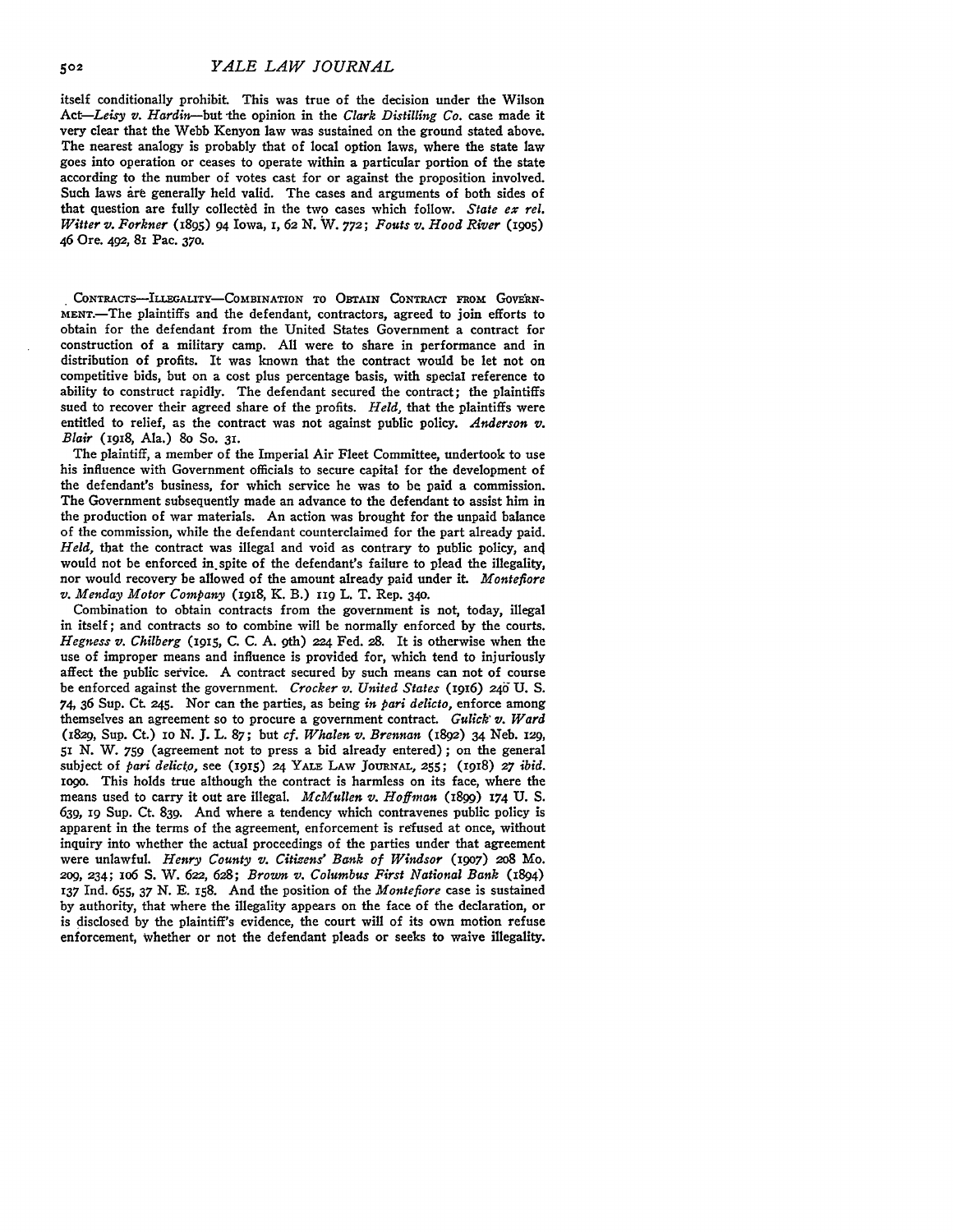*Holman* v. *Johnson* (i775, *K.* B.) I Cowp. **341;** *Northwestern Salt Co. v. Electrolytic Alkali Co.* (C. A.) [1913] 3 K. B. 422, 424; *Oscanyan v. Arms Co.* (i88o) **io3 U. S. 261, 266.** Inasmuch as, where there is no question of bribery, the evil of combination appears to lie almost wholly in stifling competitive bids, the holding in *Anderson v. Blair* seems undoubtedly sound, there being no question of bidding, and the tendency of the combination being rather to serve the government's purpose of speedy construction. The closely related question of hiring a man to use his "influence" to procure contracts or advances from the government involves delicate problems of policy and of fact. Where "influence" means only able advocacy, or the weight of reputation for honest, sound **judg**hanger-on, our Supreme Court has condemned it flatly. *Providence Tool Co. v. Norris* (1864) **2** Wall. 45. Much would seem to turn on the soundness of the proposition advanced, and of the person or firm to be benefited, as in the *Monteflore* case. And it is believed that both of the cases last cited were influenced **by** the fact that a person of official or semi-official position was involved in the agreement.

INJUNCIoNs-JRISDIcTION **oF STATE CouRT To ENjoIN SUIT IN ANoTHER** STATE COURT-REASONS FOR EXERCISE-A Georgia railway corporation was sued in Georgia for the death of plaintiff's husband resulting from an accident which occurred in Alabama. Plaintiff and her deceased husband were residents of Alabama. The Georgia corporation sought an injunction from the Alabama courts restraining the farther prosecution of the Georgia action. It alleged that the plaintiff in the damage suit had chosen the Georgia courts in order to evade the "stop, look, and listen" rule of Alabama, which rule, it alleged, did not obtain in Georgia. *Held,* that the Georgia corporation was not entitled to the injunction. Sayre and Somerville, **JJ.,** *dissenting. Folkes v. Central of Georgia R. Co.* (1918, Ala.) 8o So. 458.

A resident of Georgia obtained personal service in Tennessee upon another resident of Georgia while the. latter was temporarily in Tennessee. The operative facts constituting the cause of action-one of so-called transitory character-occurred in Georgia. The defendant in the Tennessee action sought an injunction from the Georgia courts to restrain the farther prosecution of the action in Tennessee. The petition for the injunction alleged, but in .general language only, that the law of Tennessee applicable to the case differed from that of Georgia and that the suit was brought there rather than in Georgia in order to "harrass and annoy" the petitioner into paying the amount demanded rather than to go to the expense of a suit in Tennessee. *Held,* that the petition stated no grounds for equitable relief. *McDaniel v. Alford* (igi8, Ga.) **97 S. E. 673.**

It is well settled that a court of equity has jurisdiction, i. e., power, to enjoin litigants personally subject to its jurisdiction from prosecuting suits in other jurisdictions. *Portarlington v. Soulby* (1834, Eng. **Ch.) 3** My. **&** *K.* **104;** Story, *Equity Jurisdiction* (14th ed.) sec. 1224. It was at one time supposed that the courts of one state had no power to enjoin a suit in the courts of another state. Story, *op. cit.*, sec. 1225. But the law has long been settled to the contrary. *Kempson v. Kempson* (1899, **Ch.) 58** N. **J. Eq.** 94, 43 At. **97; 14** R. C. L. 412. However, there is much conflict as to when the jurisdiction will be exercised. The commonest case is where a resident of one state is seeking to evade the laws of his domicile **by** suing in another state-as, for example, where he sues in the foreign court to evade an exemption law of his own state. In such cases it is usual to grant an injunction. *Wilson v. Joseph* (1886) iog Ind. **490;** *Teeger v. Landsley* (1886) **69** Iowa, **725;** (i888) **23 CENT.** L. **J.** 268. So also where the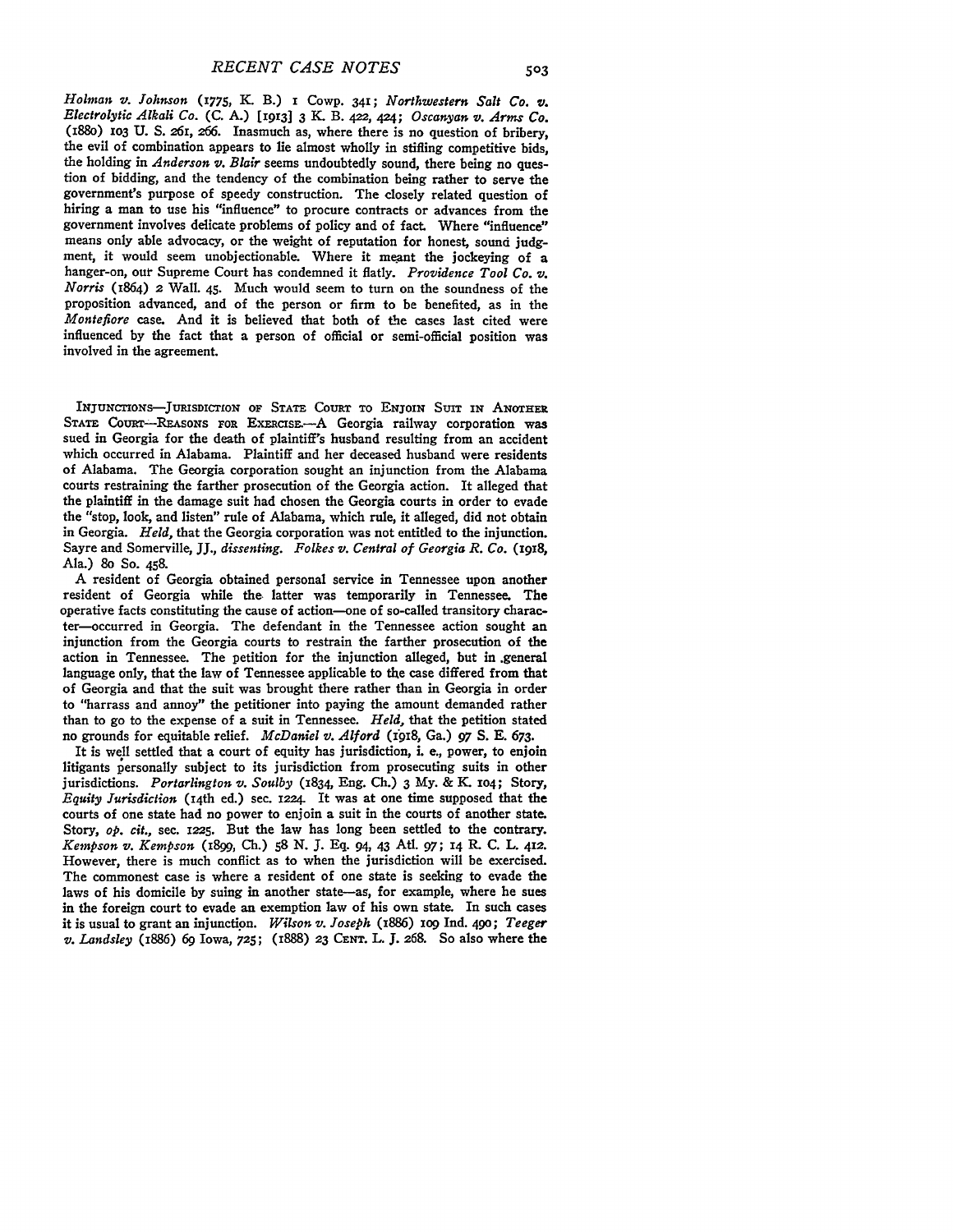court is satisfied that the suit in the other state is "vexatious." *Clflin & Co. v. Hamlin* (188i, N. Y. Sup. Ct.) 62 How. Pr. 284. In a case in Alabama decided prior to the *Folkes* case the facts were substantially identical with that case except that both parties were citizens of Alabama. The injunction was granted. *Weaver v. Alabama, etc. R. Co.* (917, Ala.) 76 So. 364. Where, as in the *Folkes* case, the one asking the injunction is being sued in his own state there seems less reason for interference. In favor of an injunction, however, is the fact that the operative facts all occurred in Alabama, the parties and presumably the witnesses resided there, and the law applicable to determine the substantive rights of the parties is that of Alabama. On the other hand there is the fact that in this and other similar situations the substantive rights of the parties would, according to well-recognized principles of the Conflict of Laws, be settled in other states by the rule laid down by the law of the place where the transaction took place. This is frequently overlooked. For example, in one case an injunction was granted to prevent a bailor from suing a carrier in another jurisdiction where it was alleged the measure of damages would be much larger than in the state granting the injunction. *Dinsmore v. Neresheimer* (1884, N. Y. Sup. **Ct) 32** Hun, 204. On the facts of that case the court in the state in which the action enjoined was brought would, if the case were properly presented, clearly have applied the law of the state granting the injunction. In justification of the *Weaver* case, however, was the fact that the Georgia courts had refused to apply to an "Alabama cause of action" the "stop, look, and listen rule" of that state. *Krogg v. Atlanta, etc. R. Co.* (1886) 77 Ga. 2o2. The result in the *McDaniel* case seems contrary to that reached by most courts and can hardly be supported as a desirable rule. There was every reason why on the state of facts presented the action should have been tried in Georgia. The operative facts all occurred in that jurisdiction. Both parties and probably the necessary witnesses resided there. The law applicable was that of Georgia. It is difficult to see why a Georgia court should on such a state of facts permit one of its residents to compel another resident to go to the trouble and expense of presenting to a foreign tribunal evidence of both the facts and the Georgia law, even if that tribunal would, if the case were properly presented, apply the Georgia law.

**JUDGMENTS-EFFEC OF DISSOLVING INJUNCTION IMPOSED FOR A TRIAL** PERIOD-RECOVERY BY CARRIER OF FAIR VALUE OF SERVICES.-- A statute of North Dakota prescribed certain rates to be charged by common carriers. By injunction the railroad was compelled to put these into effect. A writ of error was taken up to the Supreme Court, which affirmed the decree without prejudice to the carrier to reopen the case if, after a trial period, the rates proved confiscatory. Subsequently, the case was reopened and the rates were declared to be confiscatory, whereupon a new decree was entered dissolving the injunction. The instant action was brought by the carrier to recover from a shipper the difference between a reasonable rate and the rate which the carrier had been compelled to charge during the period of probation. *Held,* that the carrier could not recover. *Minneapolis, etc. Ry. Co. v. Washburn Coal Co.* (1918, N. D.) <sup>168</sup> N. W. 684.

Where a cause is dismissed "without prejudice," the form of the decree merely bars the plea of *res judicata. Bucholz-Hill Trans.* Co. *v. Baxter* (1912) 206 **N.** Y. **173,** 99 **N. E.** I8o; Ann. Cas. I9i4A 1105, and note. Where a court, having jurisdiction and acting under a statute that is apparently constitutional, enters a judgment, absolute in form, but without prejudice to the reopening of the proceedings, the decree is *res judicata* for the period that it is in force, even if it is subsequently replaced by another. See *Missouri Rate Cases* (1912) 23o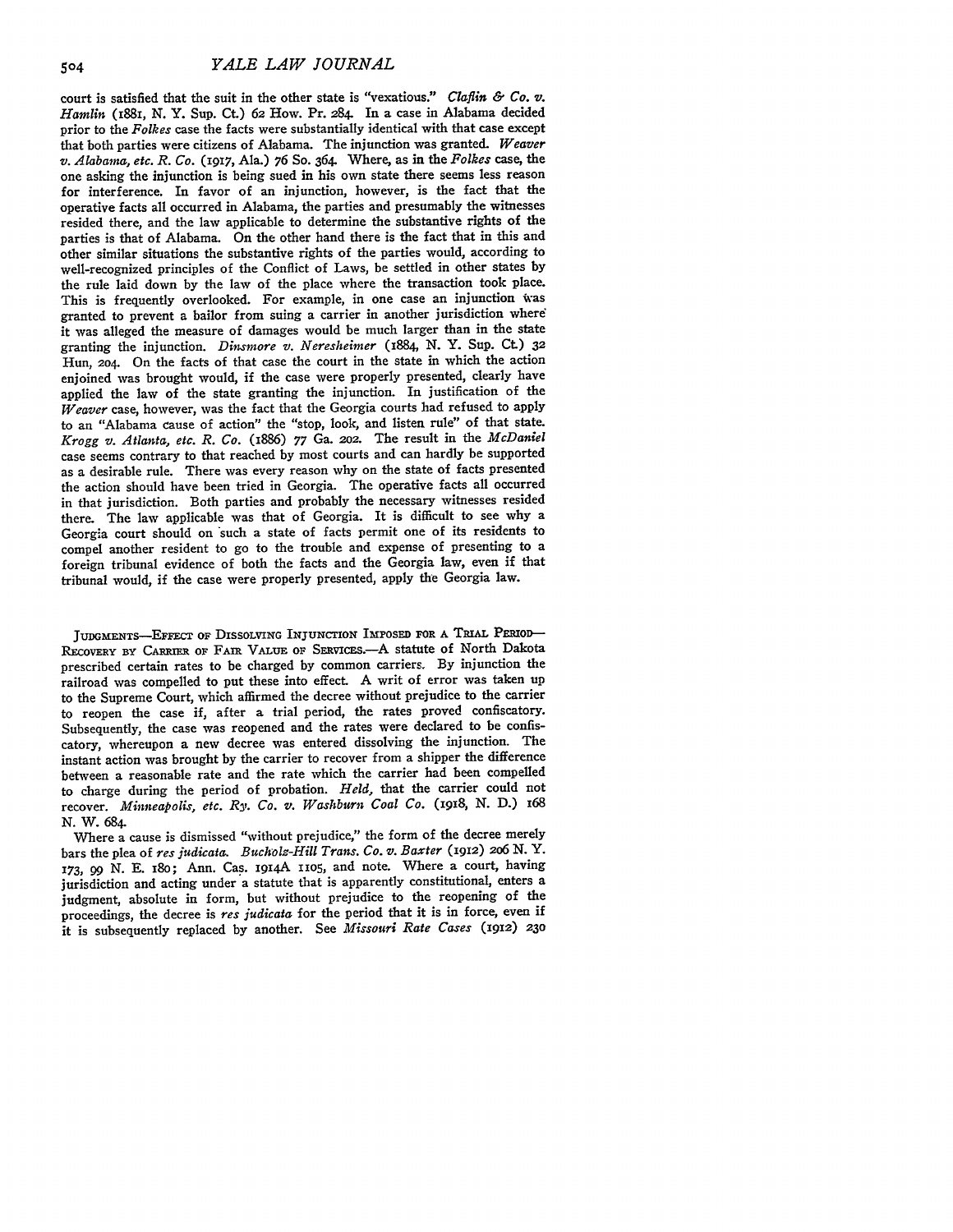U. **S.** 474, **508; 33** Sup. Ct. **976;** *Missouri v. Chicago etc. R. R.* **(915) 241 U. S. 533, 36** Sup. Ct. 715. Consequently, when a subsequent decree is entered dismissing the first, the new decree has no retroactive force, but merely concerns the future. It is generally held that where a decree is merely erroneous and not void, a party acting in pursuance of same will be protected, even though it is superseded by a reversal that is retroactive. See Ann. Cas. 1914C 542, note; *Clark v. Rodes* (1876, Ky.) 12 Bush **13.** The same rule should hold where a judgment is entered, absolute for a limited time, but subject to change or dismissal thereafter. So in the principal case: *cf. Missouri v. Chicago, etc. R. R., supra;* see also *Knoxville v. Water Co.* (i9o8) **212** U. S. **I,** 29 **Sup.** Ct. 148. Because of this, the rights of parties who contracted while the first judgment was in force should be considered as finally determined by that judgment and should not be subject to change if that decree is superseded. *Henderson v. Folkstone Waterworks Co.* (1885, **Q.** B. D.) i Times L. R. *329* (suit to recover overcharge by the public service corporation); see also *Missouri v. Chicago, etc. R. R., supra; Palmer v. Foley* (1877) 71 N. Y. io6. Justice may dictate that the carrier be permitted a recovery, where he has been compelled to render service at a confiscatory rate. But justice also dictates that the shipper, who has based his charges to his vendees on the rates charged him at the time for carriage, should not be held to a liability of which he could have no notice, to reimburse the carrier. Any criticism must therefore be directed against the decree which, in putting the debatable rates into effect for a trial period, failed to provide by bond or action for indemnifying the carrier in case those rates should prove confiscatory.

**MoNo oLIEs-SHERmAN** AcT **AND CLAYTON** AcT-RFUSING **TO SE.LL TO** CUSTOMERS WHO CUT PRICES.—Colgate & Company, a corporation, was indicted under the Sherman Anti-Trust Act for entering into a combination in restraint of trade because it agreed with its customers individually upon reasonable prices at which its products might be resold, and declined to deal with those who would not maintain such prices. **A** demurrer was interposed. *Held,* that the indictment charged no offense. *United States v. Colgate & Co.* (1918, **E. D.** Va.) *253* Fed. **522.**

The manufacturer of Goodyear automobile tires, an Ohio corporation, and its exclusive selling agent, a New York corporation, refused to sell its tires to the plaintiff, a dealer in automobile accessories, because he had cut prices established by the defendants for the resale of their products, and they also declined to sell to other dealers because they sold to the plaintiff contrary to the defendants' rule that their dealers should sell only to 'consumers. Upon these facts the plaintiff sought to recover treble damages upon two causes of action (i) under the Sherman Act and (2) under the Clayton Act. The defendants demurred. *Held,* that the complaint stated no cause of action. *Baran v. The Goodyear Tire & Rubber Co.* **(1919, U. S. D. C., S. D. N.** Y.) 6o **N.** Y. L. **J. 1513** (Feb. **7, 1919).**

It has been established in recent years **by** the court of final authority that a manufacturer or dealer cannot **by** printed notice attached to the goods he sells impose restrictions on their resale price which will bind persons into whose hands they may later come; nor can he **by** contract with his immediate vendee impose a contractual duty upon the latter to maintain resale prices. And this is true not only of ordinary chattels but also of patented and copyrighted articles. *Dr.-Miles Medical Co. v. Park & Sons Co.* (1911) *22o* **U. S.** 373, **31** Sup. Ct. 376; *Motion Picture Patents Co. v. Universal Film Mfg. Co.* (1917) **243 U. S. 502,** 37 **Sup.** Ct 376; see also (1917) 26 **YALE** LAW **Jot'R1NAL,** 27o, 6oo, and (I918) **27** *ibid.* **397.** Such notices and contracts are unenforcible because they are thought to be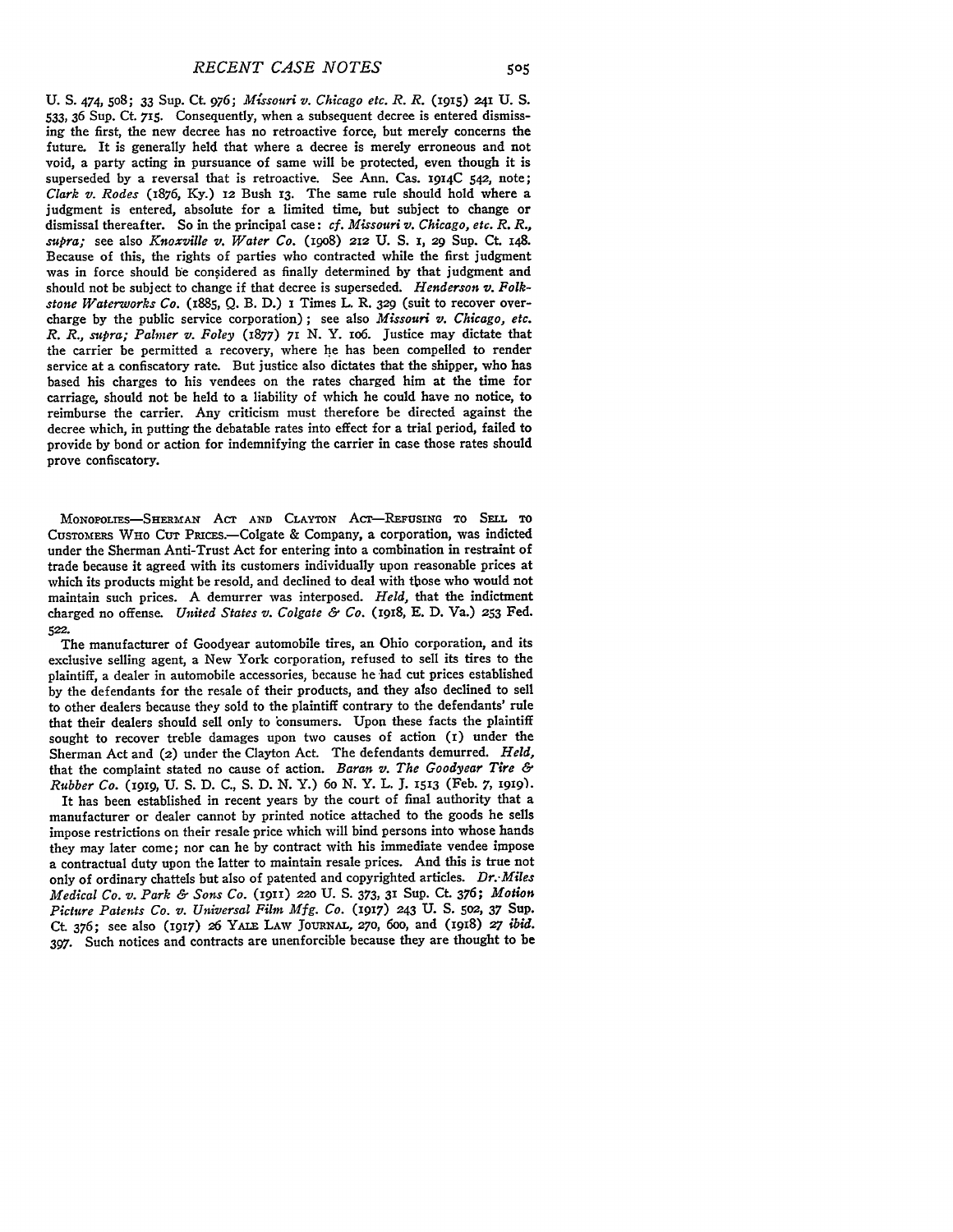in restraint of trade and hence illegal both at common law and under the prohibitions of the Sherman Act. *Boston Store v. American Graphophone Co.* (1918) 246 U. S. 8, *22,* 38 Sup. Ct **257, 259;** but see dissent of Holmes, J. in Dr. Miles Medical Co. case. These authorities, however, are not conclusive on the question presented by the two recent cases under discussion. Discrimination between the several classes of cases is necessary. The first class relates to the vendor's legal *powers* as to third parties: he has no power to impose price restrictions on any sub-vendee in respect to goods with the title to which he has parted. The second class relates to his rights against the immediate vendee: he can acquire no right that the latter shall resell at an agreed price. The third class, exemplified by the instant cases, relates to his *privileges:* he is privileged, both as against his customer and as against the State, to refuse to deal with customers who decline to maintain reasonable resale prices. Obviously a man is generally privileged to sell or to refrain from selling his products for any reason he pleases. When a business is affected with a public interest, like railroading, the owner may lose his privilege of refusing to deal with a customer for capricious reasons. When the exercise of a privilege is contrary to public policy as declared by some statute, it may be lost. But it is believed that the above cases are right in construing the Shernan Act as not destroying this privilege of a manufacturer who has no monopoly of the market, and especially when the resale prices he seeks to maintain are not unreasonable. Earlier cases are in accord. See *Great Atlantic & Pac. Tea Co. v. Cream of Wheat Co.* (1915, S. D. N. Y.) 224 Fed. 566; s. c. (1915, C. C. A. 2d) 227 Fed. 46; Whitwell *v. Continental Tobacco Co.* (19o3, C. C. A. 8th) **125** Fed. 454. As pointed out by Judge Waddill in the *Colgate* case, price-cutting is frequently in the long run detrimental rather than beneficial to the public. See also *The Right to Refuse to Sell* (1916) **25** YALE LAw **JouRNAL, 194.** For the reasons stated by Judge Hand in the *Goodyear* case, it is also believed that the Clayton Act did not destroy the Rubber Company's privileges to do the acts complained of.

PROHIBITION-FUNCTIONS OF THE WRIT.-The city of Cleveland had sought in the Court of Common Pleas an injunction against the Cleveland Telephone Company to restrain it from charging rates higher than those fixed in the city ordinance. At the time a proceeding was being carried on before the State Public Utilities Commission to determine the reasonableness of a schedule of telephone rates filed with it by the Telephone Company, which contended that the Commission had sole power to fix such rates. The Company as relator now sought a writ of prohibition from the Supreme Court restraining the Common Pleas from going on with the injunction proceeding. *Held,* that the relator was not entitled,to have the writ issued, as the Common Pleas had jurisdiction to determine which body haid power to fix the rates. Wannamaker, **J.,** *concurring* specially; Jones, *J., dissenting. State ex rel. Cleveland Telephone Company v. Court of Common Pleas* (1918, Ohio) i2o N. E. 335.

See **COMMENTS,** p. 482, *supra.*

PROPERTY-ADVERSE POSSESSION BY TRUSTEE UNDER TRUST VOID AS PERPE-TuiTY.-The testatrix in 1886 executed a declaration of trust of certain real estate in Baltimore, containing a provision in favor of the American Colonization Society. Upon her death in "I8go the trustees filed their petition and took possession under order of the court. More than twenty years later the testatrix's heirs and residuary legatees had the trust declared void, as an active trust with no time limit in violation of the rule against perpetuities in Maryland. But the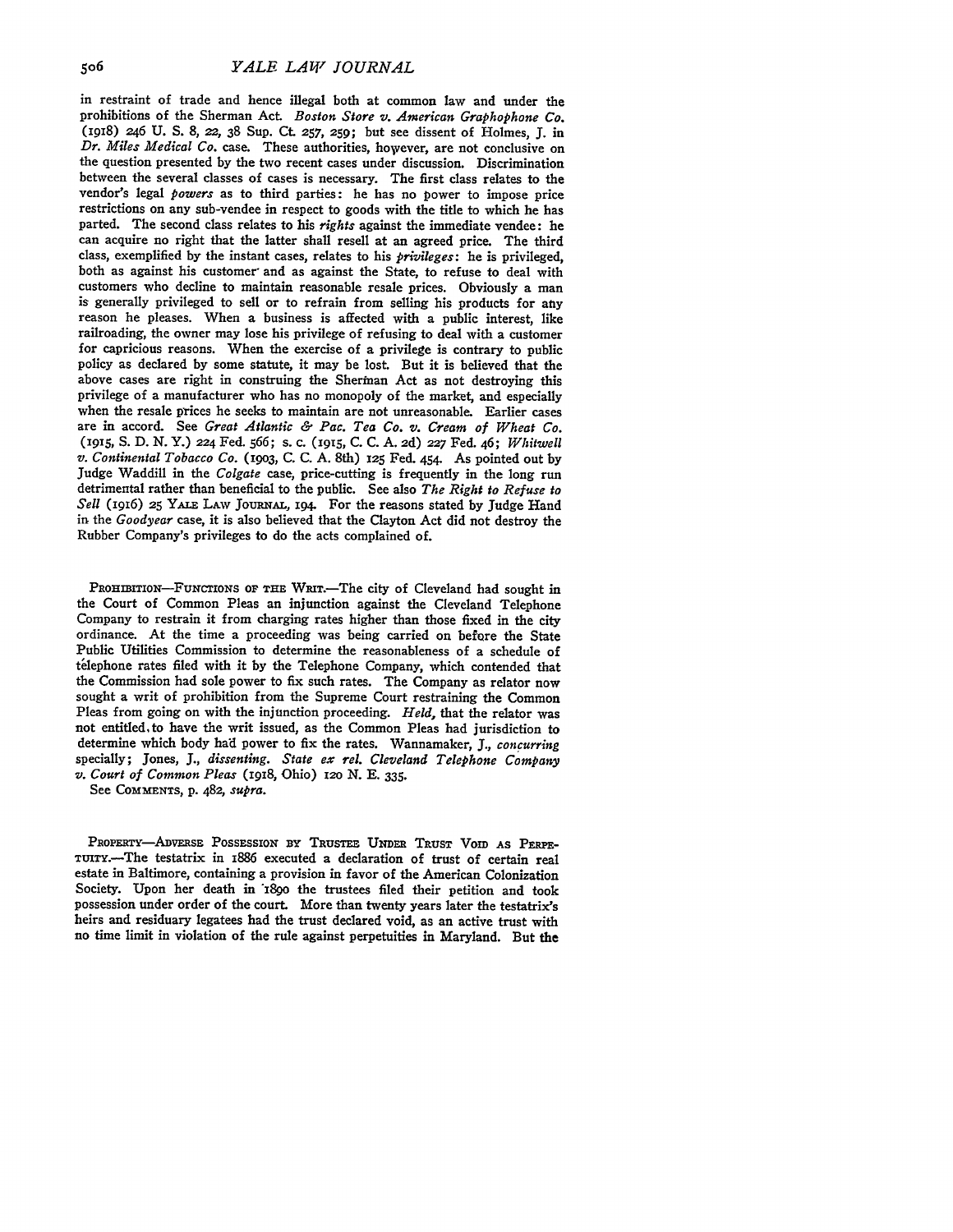heirs were held barred from recovering the realty by the adverse possession of the trustees for *27* years. The Colonization Society then filed their bill against the trustees demanding the corpus of the property; the State filed its bill claiming the property as escheat. *Held,* that neither plaintiff was entitled to relief. *American Colonization Society v. Latrobe* (1918, Md.) 104 Atl. 120;<br>s. c. (1917) 131 Md. 296, 101 Atl. 780; s. c. (1917) 129 Md. 605, 99 Atl. 944, L. R. A. 1917C 937.

See **COMMENTS,** p. 488, *supra.*

TORTS—EXPECTATION OF BENEFIT—INTERFERENCE BY OUTSIDER.—The plaintiff sued for damages, alleging that the defendant had negligently driven piles through the intake pipes of a city's water system; that before the damage was the defendant's negligence had prevented the municipality from furnishing water enough to quench the fire. *Held,* on demurrer, that the complaint stated a cause of action. *Concordia Fire Ins. Co. v. Simmons Co.* (I918, Wis.) **I68** N. W. **i99.**

A tort action will lie for wilfully inducing a third party to break a contract with the plaintiff. *Lumley v. Gye* **(1853,** Q. B.) *2* E. & B. 216; *Knickerbocker Ice Co. v. Gardiner Dairy Co.* (igo8) i7 Md. 574, *69* Ati. 405, 16 L. **R.** A. (N. **S.)** 746 and note; but see *Jackson v. Morgan* (91) **49** Ind. App. *376, 94* N. **E. 021.** *<sup>A</sup>fortiori* should it lie where the defendant, not indirectly by persuasion, but by his sole direct act, wilfulfy prevents performance of a duty to the plaintiff. Nor has recovery been limited to persons having a contract immediately with the party prevented. *Wakin v. Wakin* (1915) ni9 Ark. **509,** i8o **S.** W. **471,** commented on (1916) **25 YALE** LAw **JOURNAL,** 4o7 (where plaintiff was liable to indemnify the surety on a bond, forfeiture of which defendant induced). Nor has it always been insisted on that the defendant's action be wilful. Twitchell  $v$ . has it always been insisted on that the defendant's action be wilful. *Twitchell v. Glenwood-Inglewood Co. (915)'* **131** Minn. 375, *i55* N. W. **621** (notice of third party's duty to plaintiff was enough); *Wilkins v. Weaver* **[1915]** 2 Ch. **322;** but see (1916) 25 YALE LAW JOURNAL, 509. The principal case stands on what at first seems less cogent ground. A taxpayer has no right against either the shall furnish him water to protect his property from fire. *Wallace v. Mayor, etc.* of Baltimore (1914) 123 Md. 638, 91 Atl. 687; (1918) 27 YALE LAW JOURNAL. 1008, 1018. But he has a reasonable expectation that they will, to his benefit, exercise their legal privilege so to furnish. Some similar expectations the law protects, by imposing duties on third parties not to interfere in certain ways with the realization of the expectation. So with good will, i. e., the expectation that third parties will exercise their privilege of dealing with the plaintiff; so with the expectation of "free flow of labor"; so with a LAW JOURNAL, 779, commenting on *Hitchman, Coal & Coke Co. v. Mitchell* (1917) 38 Sup. Ct. 65; Lewis v. Bloede (1912, C. C. A. 4th) 202 Fed. 7; Hutton v. Waters (1915) 132 Tenn. 527, 179 S. W. 134, L. R. A. 1916B 1238. So also perhaps, with an expectation that a testator will allow his property to come to the plaintiff. See (1917) 27 YALE LAW JOURNAL, 263. Nor need the expectatio another person confer the benefit. *Keeble v. Hickeringill* (1809, K. B.) II East, 574 (frightening away birds ordinarily landing on plaintiff's property). But in all the above cases "malice" was involved: i. e., a will to damage the plaintiff, without such justification as made the damaging privileged. The principal case presents the question how far expectations otherwise protecte also be protected against *negligence* of third parties, where no malice is involved.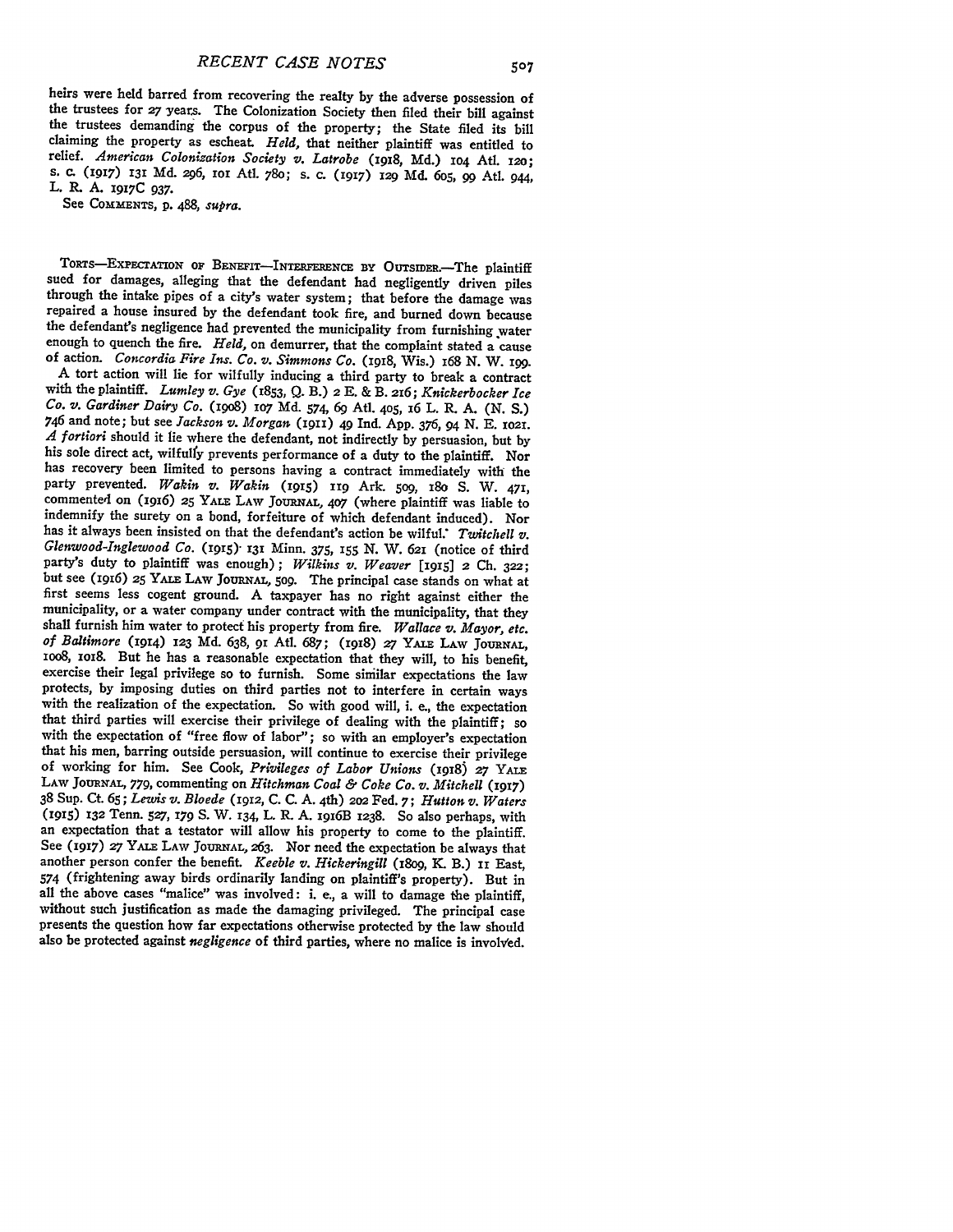In the case of "interference" with contracts, the answer has sometimes been: not at all, although loss was caused to the plaintiff immediately by the defendant's act. La Société Anonyme de Remorquage à Hélice v. Bennetts [1911] *I* K. B. 243, **<sup>27</sup>**L. T. Rep. 77 (defendant sank a barge plaintiff was actually engaged in towing); see also *Homan v. Hall* (1917, Neb.) 165 N. W. 88I, (1918) *27* YALE LAW **JOURNAL,** 704. Yet, where the loss suffered was similarly immediate a mere-though very actual-expectation has been protected. *Metallic Compression. Casting Co. v. Fitchburg R. Co.* (1872) iog Mass. **277** (hose actually serving to put out fire negligently cut by defendant). The principal case is weaker in two ways: the damage to the water system was done with no notice of active danger to the plaintiff ; and it was done a week before the fire. Both notice and immediacy may well be of importance in determining the reaction of community sentiment and so of the law. It is to be noted that the chain of causation in such cases is unusually long. It must be shown that the thing desired would have benefited the plaintiff, had it occurred, e. g., put out the fire; that it would in reasonable expectation have occurred; and that it was the defendant's act which prevented its occurrence-the causation here being further weakened in all persuasion cases by the factor of the "persuadee's" own will. It is believed that extension of such protection of expectations, against negligence, will turn on two factors: on a strict requirement of immediacy of causation-which might have served to distinguish the instant case from that in Massachusetts-; and on the policy of limiting the number of actions arising out of one act, recovery being denied to a party damaged only in second instance, when the act gives a cause of action to the party more directly injured-which would serve to distinguish the contract cases denying recovery.

TORTS-ILLEGAL OPERATION **OF JiTNEY** BUSSEs-RIGHT **OF** STREET RAILWAY TO INJUNCTION.-The defendant was operating jitney busses without license or bond, in violation of the statute. The plaintiff, a street railway with which the defendant competed, sued to enjoin further illegal operation. *Held,* that the injunction be granted, as the defendant's acts were an actionable interference with the plaintiff's property in its franchise; and as the defendant's illegal use of the public streets constituted a public nuisance to the special damage of the plaintiff. *Puget Sound Traction, etc. Co. v. Grassineyer* (1918, Wash.) 173 Pac. **504.**

See **COMMENTS,** p. 485, *supra.*

TORTS-MENTAL SUFFERING-NEGLIGENT Loss OF ASHES **OF** DECEASED **CHILD.-** The plaintiffs had paid the defendant \$12 to cremate the body of their child, to supply an urn for the ashes, and to keep them until called for. Three years later, when the ashes were demanded, they could not be found; whereupon the plaintiffs brought suit on two counts, one sounding in contract, the other in tort for negligent loss of the ashes, entailing mental suffering. Upon verdict judgment was entered for \$12 on the first count and for \$3oo on the second. *Held,* that the judgment on the count sounding in tort was erroneous, as no damages were recoverable for mental suffering where there was no accompanying "physical invasion" of the plaintiffs' rights. *Kneass v. Cremation Society (1918,* Wash.) *175* Pac. 172.

It is generally iecognized that the next of kin has a right, for the purpose of burial, to the body of the deceased in the same condition in which it was at the time of death. Violation of this right **by** negligent or wilful mutilation of the body gives rise to a right to recover increased burial expenses as compensatory damages. See *Long v. Chicago, etc. R. Co.* **(195o) I5** Okla. **512, 520;** 86 Pac.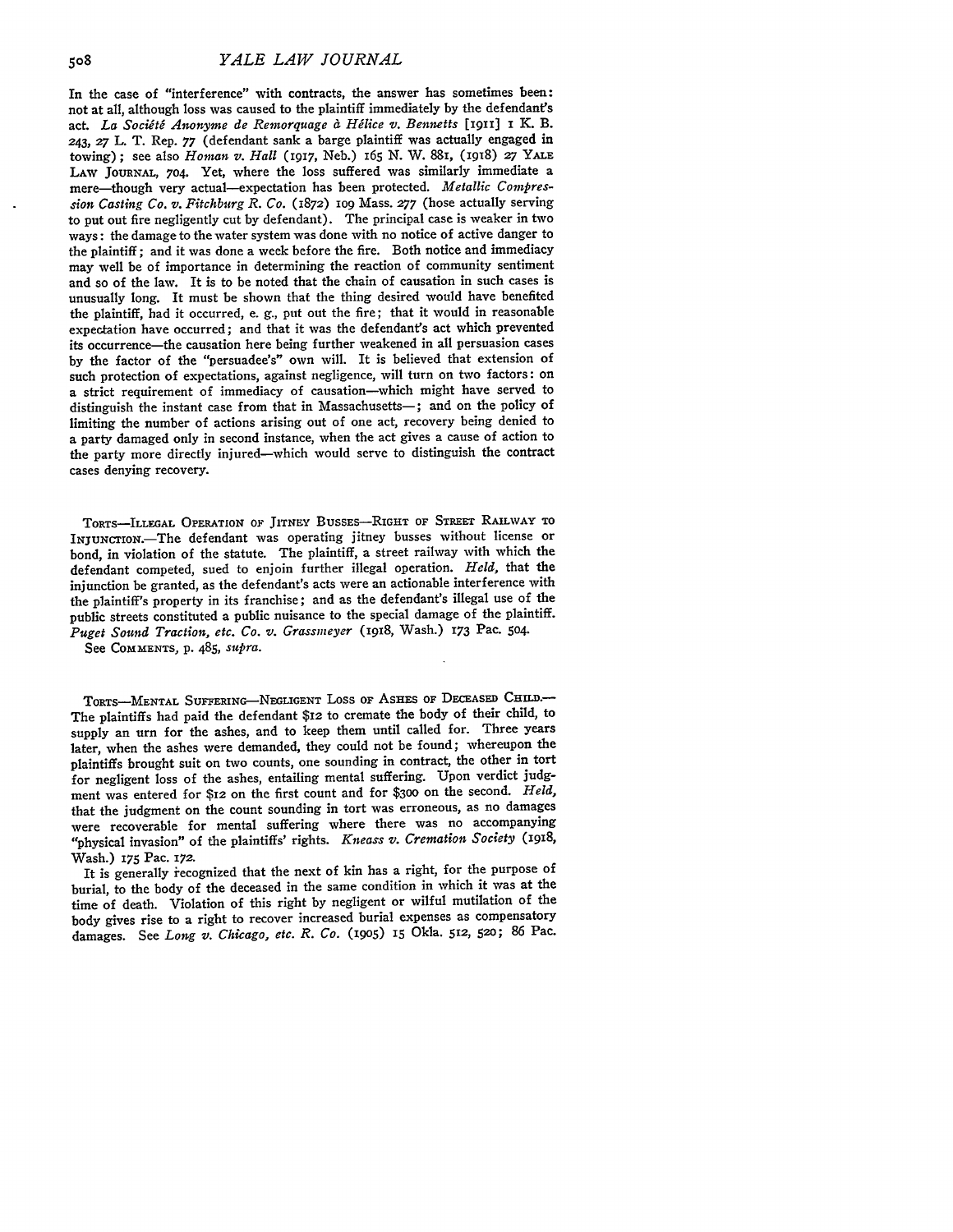**289, 292.** And mental suffering caused **by** wilful violation of the right may be compensated in damages. *Finley v. Atlantic Transportation Transport Co.* **(r917)** *22o* **N.** Y. 249, **115 N. E.** *71S,* commented on **(917) 26 YALE LAW JOURNAL,** *790; Larson v. Chase* (i89i) *47* Minn. **307, 50** *N.* W. **238.** Many states admit such recovery, although the violation of the right is merely negligent. *Wright v. Beardsley* (19o7) 46 Wash. i6, **89** Pac. **172** (negligent burial); *Renihan v. Wright* (i8go) 125 Ind. 536, **25** *N.* **E. 822;** *Kyles v. Southern R. Co.* **(i9o8)** *147* **N. C.** 394; 6I **S. E. 278;** *contra, Long v. Chicago, etc. R. Co., supra; Awtrey v. Norfolk, etc. R. Co.* (1917) **121** Va. **284, 93 S. E. 570,** commented on (1918) **27** YALE **LAW JOURNAL,** 416 (omission to notify before burial; distinguishable because of the bailment in the principal case). The principal case presents, apparently for the first time, the question of whether the rule should be extended to cover the case of ashes after cremation. It has been argued that in the case of the body recovery is wholly anomalous, since the plaintiff would have no recovery for his mental anguish if the injury had been inflicted on the body of another which was alive, not dead. But this contention applies with equal force to, and is refuted by the cases involving wantonness, and can hardly be invoked to deny extension of the rule to ashes. It is believed that the same rules should apply throughout **to** the ashes as to the body. The interest to be protected is the next of kin's satisfaction in fitting disposal of the remains, which is equally strong in the two cases. It has, however, been argued, as in the principal case, that mental suffering produced **by** negligence will never be compensated unless it accompanies actionable physical damage to the plaintiff. *Awtrey v. Norfolk, etc. R. Co., supra.* This argument in such cases as the present seems to rest on a confusion. In the case of the living, the interest in peace of mind and that in peace of body are intimately connected in fact; normally the one is not violated save in conjunction with the other. But the interest in a dead body has none of the elements of physical enjoyment. A "physical invasion" of that interest is unthinkable. *Cf.* (1918) **28** YALE **LAW** *JoURNAL,* **171.** Mutilation, desecration, improper burial, and loss, all have from this, angle one and the same effect: to lacerate the feelings of the living. It may be that that protection should not be accorded against mere negligent violation; but that question should be settled on its own merits: to require accompanying "physical injury" is to require the factually and logically impossible. The same would seem to hold true of ashes. That the change in physical and chemical form has produced a thing capable of true ownership ought not, it is believed, to alter the nature of the protection accorded the only serious interest involved, any more than does the possibility that a corpse might **by** lawful appropriation to scientific purposes becorie property. *Cf. Long v. Chicago, etc. R., supra.* The principal case, though attempting to distinguish Wright v. Beardsley, supra, has in effect overruled that case, and, it is believed, on insufficient grounds.

**WORKMEN'S COMPENSATION-ILLEGAL EMPLOYMENT OF MINOR-COMPENSATION AcT NOT APPLicABLE.-In** violation of a state law defendants employed in their store a girl under fourteen. They in good faith believed her to be over that age, as she so represented and also produced a "permit" from a government official. She was killed because of defendant's negligence. In an action brought to recover damages to her estate the defendants claimed that as both they and the deceased had accepted the Workmen's Compensation Act, recovery could be had only under its provisions. *Held,* that her estate was entitled to recover on the statutory liability for negligently causing death. *Sechlich v. Harris-Emery Co.* (1918, Iowa) **I69 N.** W. **325.** In a similar action in New York the same result was reached. *Wolff v. Fulton Bag & Cotton Mills* (1918, App Div.) **<sup>173</sup> N.** Y. Supp. **75.**